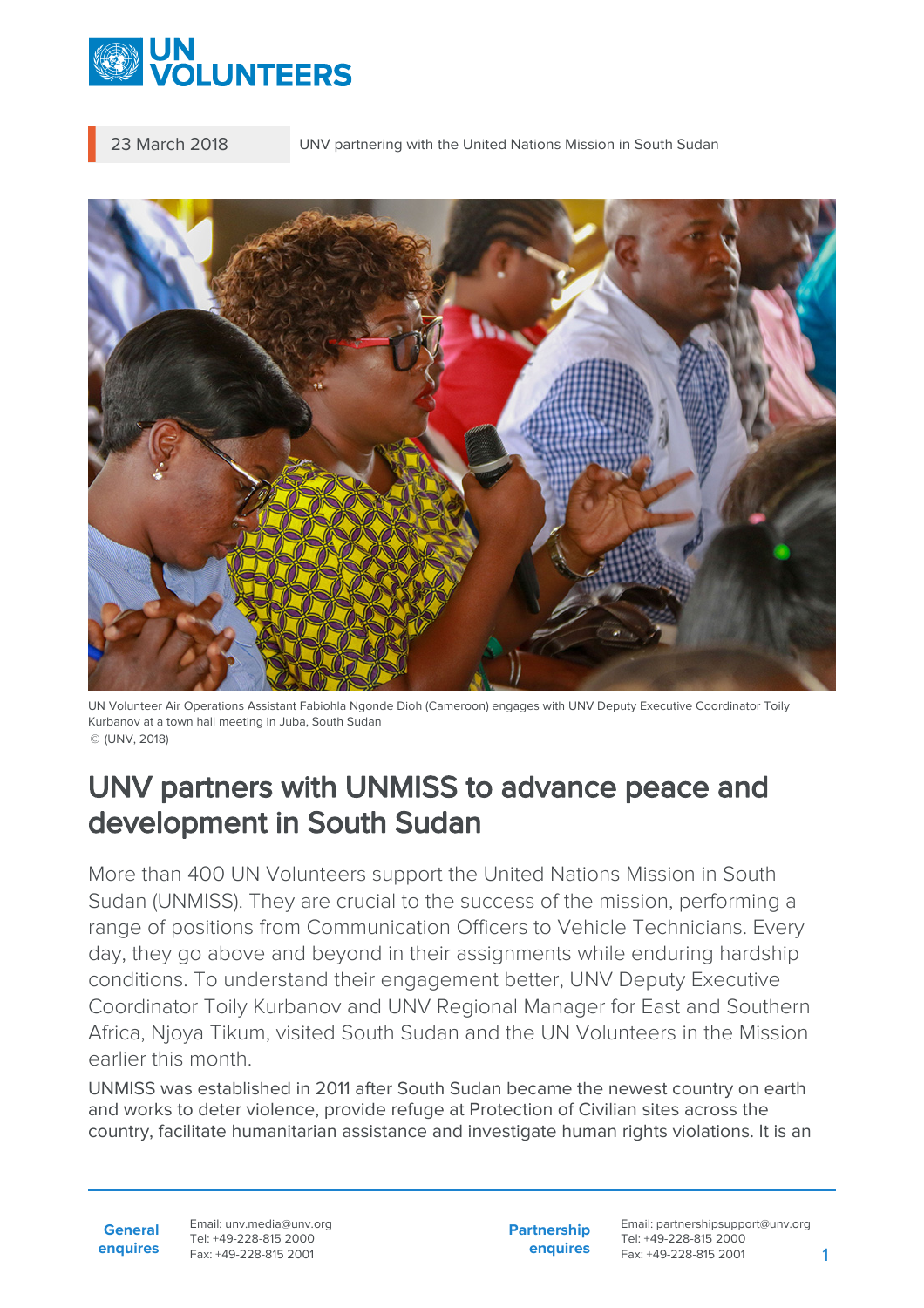

impartial partner at national and sub-national level to political, religious, traditional and community leaders to foster reconciliation.

The United Nations Volunteers (UNV) programme has been supporting the Mission from the beginning, deploying more than 400 qualified and motivated UN Volunteers to South Sudan every year. Most UN Volunteers are internationals, coming from 76 different countries. They carry out a range of different positions and assignments – from Procurement Assistant to Nurse to Civil Affairs Officer. The most common assignments include Civil Affairs Officer, Air Operations Assistant and Vehicle Technician.

We have young people from across the world who are dedicating their time, their life. People who are willing to go beyond their comfort zones and help those who are really underprivileged and in very difficult parts of the world like South Sudan. --Njoya Tikum, UNV Regional Manager, East and Southern Africa

Dzemal Calakovic (Montenegro) works as a Human Rights Officer in Yambio and expected a normal assignment with few surprises. That is, until he came across the case of a person being sentenced for witchcraft. Godwin Benson Mkamanga (Malawi) is a Fire Safety Officer in Rumbek in Western Lakes State. Ia Saakadze (Georgia) is an Air Operations Assistant in Juba. All three of them are UN Volunteers, supporting the United Nations Mission in South Sudan (UNMISS), dedicating their time and efforts every day to peace and development in this conflict-ridden country. Read about their experiences [volunteering with dedication to](https://www.unv.org/our-stories/volunteering-dedication-peace-and-development-south-sudan) [peace and development in South Sudan.](https://www.unv.org/our-stories/volunteering-dedication-peace-and-development-south-sudan)

However, many UN Volunteers support the back-operations of UNMISS as Vehicle Technicians, Air Operations Assistants, Fire Safety Officers, Meteorologist Assistants, and more. Without their support plans would not take off, cars would not start, computers would not turn on. These UN Volunteers are pivotal to the success and of the Mission.

## Our UN Volunteers they not only hope, they not only dream, they do something 24/7 to bring peace and development to South Sudan. --UNV Deputy Executive Coordinator Toily Kurbanov

The Special Representative of the Secretary-General and Head of UNMISS, David Shearer, considers UN Volunteers "enormously important to our work in South Sudan to protect civilians and build durable peace".

**General enquires** Email: unv.media@unv.org Tel: +49-228-815 2000 Fax: +49-228-815 2001

**Partnership enquires**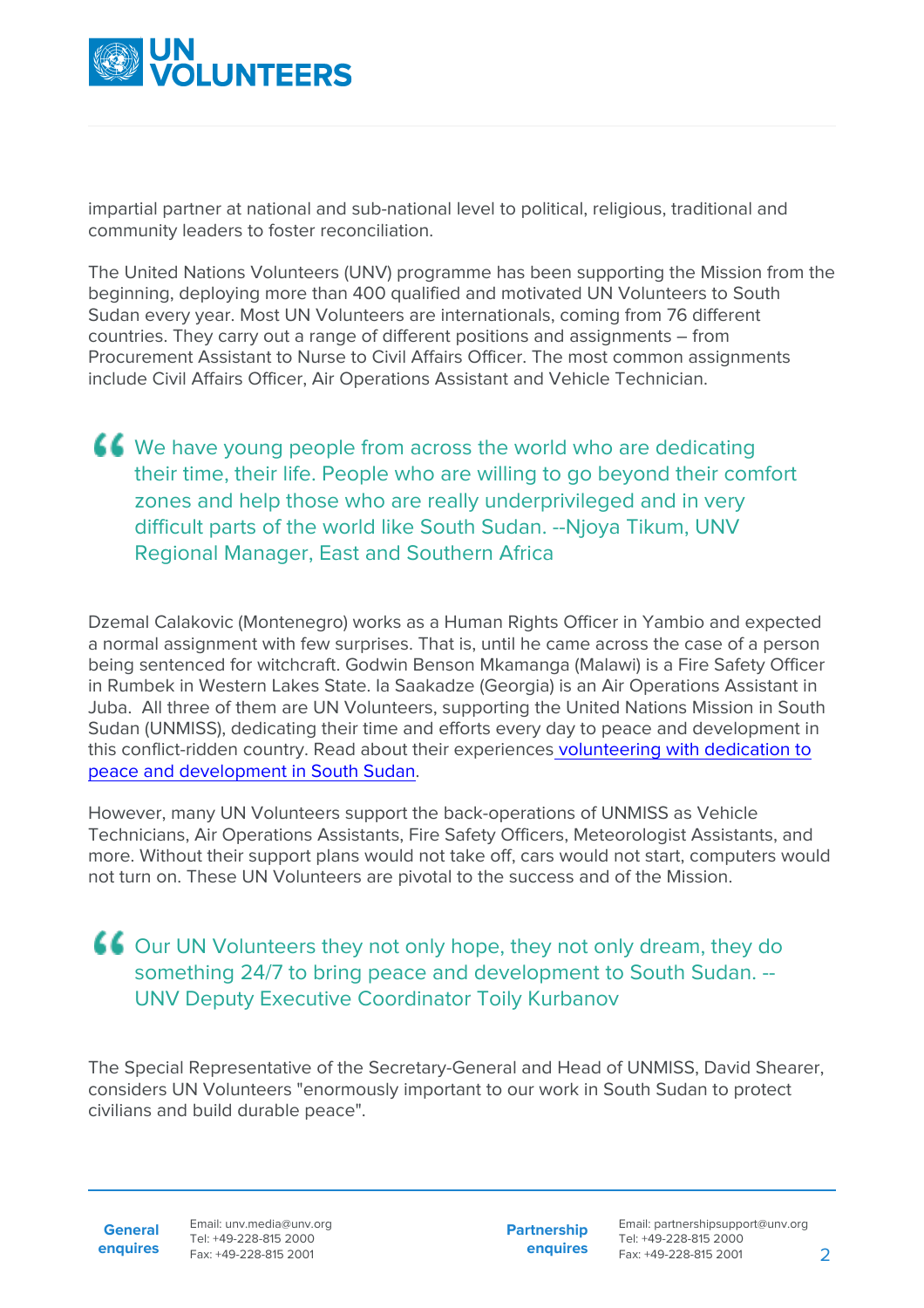

UNVs occupy all sorts of different roles in our Mission, from facilitating movement at the airport to promoting human rights and working in communications and logistics. We appreciate their significant contribution and value our relationship more broadly with UN Volunteers as an organization for being able to support our Mission in its work with the people of South Sudan. --David Shearer, Special Representative of the Secretary-General and Head of **UNMISS** 

Dzemal explains what volunteerism mean to him:

I remember my former colleagues warning me that I should not lightly leave my career and sail into the waters of volunteerism but now I can say: The work has never been more satisfying. (…) We draw our commitment from our own will, unconstrained with the need to impress anyone else, except ourselves. --Dzemal Calakovic, UN Volunteer Human Rights Officer

UNMISS was established in 2011 after South Sudan became the newest country on earth after a prolonged process starting with the signing of the Comprehensive Peace Agreement (CPA) in 2005. The Mission is mandated to protect civilians, monitor and investigate human rights, create conducive conditions for humanitarian assistance, and support the implementation of the peace agreement. The Mission employs more than 17,000 personnel as of December 2017, including 2,000 civilians and nearly 12,500 contingent troops. The Mission works to deter violence, provide refuge at Protection of Civilian sites across the country, facilitate humanitarian assistance and investigate human rights violations. It is an impartial partner at national and sub-national level to political, religious, traditional and community leaders to foster reconciliation. Some 400 UN Volunteers supported the mission in South Sudan during 2017.

 East and Southern Africa • Peacekeeping operations • Human Rights • air operations • Fire Safety • DPKO • UNMISS •

**General enquires** Email: unv.media@unv.org Tel: +49-228-815 2000 Fax: +49-228-815 2001

**Partnership enquires**